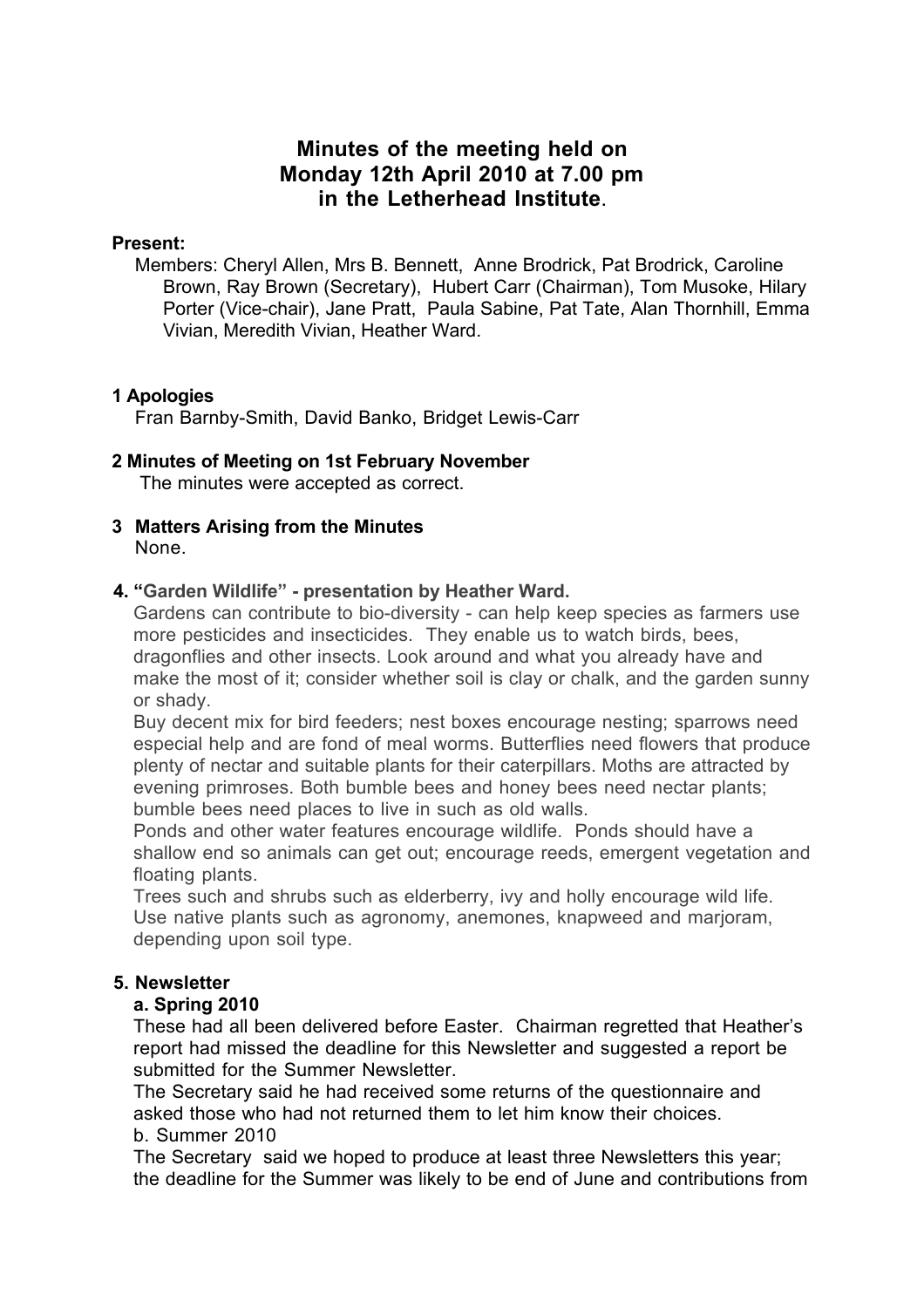members would be welcome.

#### **6. Reports from Sub-Groups**

(**a) Membership** - Paula reported that so far half of the people who had paid for one year only had renewed their subscriptions, some for three years, and that other renewals were still coming in. We have also picked up a few new members.

## **(b) Planning:**

Caroline Brown reported on the LRA reaction to:

- 1. Land Allocation Document with the following comments:
- the possibility of shops combining Internet sales with retail outlet in town centre;
- the request for explanation regarding the whole of the Station area for housing development;
- the expression of regret over the offer of the field behind Randalls Road, which is owned by Merton Borough Council, for housing development.
- 2. Other planning issues, namely:
- Application for gypsy/traveller site for one caravan at 141 Kingston Road no result yet.
- Application for two neighbours in Copthorne Road to demolish their garages and erect a detached house on the site. This could cause parking problems, but we have had no representation from those affected.
- 12 Byron Place has had planning permission granted for an extension, despite fourteen written objections.
- The Beaverbrook Foundation has been unable to raise enough money from Cherkley Court to support the various charities that look to it for help and is, therefore, about to put the property on the market as a one-family dwelling.
- Brook Willow Farm has put in an application to retain the buildings and small businesses, which currently have no planning permission. The application is virtually the same as the retrospective planning application which was refused last year by MVDC. Caroline has been unable to contact Aidan Gardner about this but will continue to try and contact him.

#### *Questions:*

Meredith Vivian asked about the field behind Randalls Road.

Caroline said that the requirement for housing development covered a period up till 2026 and did not take into account any "windfall sites." Sites in the Green Belt, such as this field, were not likely to be used while other sites were possible.

Cheryl Allen agreed that Green Field sites would not be used in the immediate future.

A question was asked about the future of the shop which Currys.digital had vacated; no information was known about its future use.

Hilary Porter said she had heard there was a possible take-over of the florist's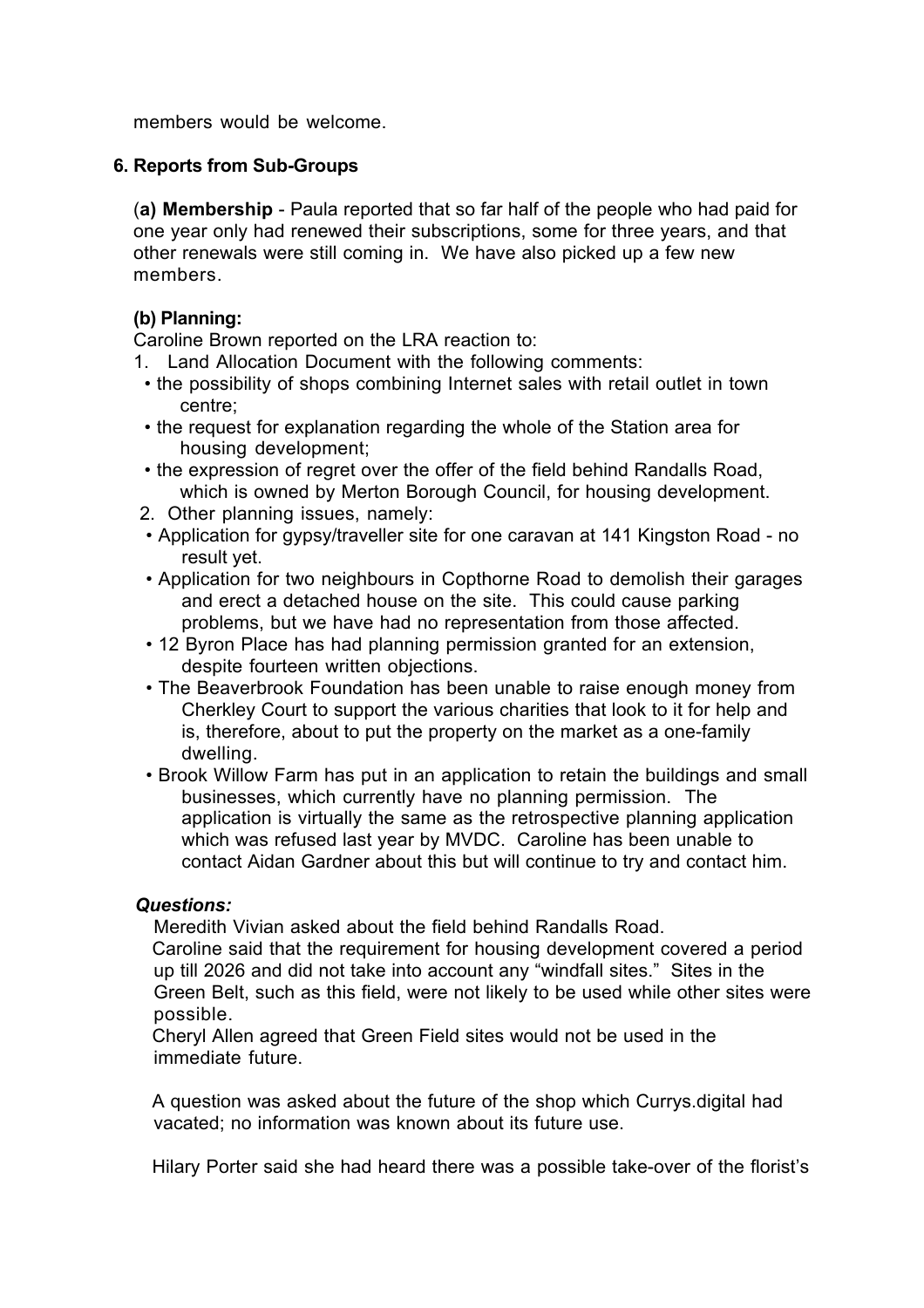shop in the High Street. She assured the meeting that it would continue to be a florist's shop.

Tom Musoke said that he understood Mr Abramovich, Chairman of Chelsea F.C., was interested in buying Cherkley Court.

The Chairman referred to the proposal to refurbish the Pumping Station as an arts gallery. Colin Langley has been in touch with the Water Board and it said the Board was still using the building.

Cheryl Allen reported that the Blue Cafe has opened in the former Duxiana premises as from today (12th April) despite there being no design for an extractor flu presented to the Council. Building Control is to monitor the site. Meanwhile the residents of Montagu house have referred the question of the original granting of planning permission to the Local Government Ombudsman.

There was some discussion concerning this. It was felt that the South Leatherhead Councillors should be acting for these residents and that the LRA could only step in if the Councillors refused to act.

#### **(c) Highways:**

The Chairman reported that:

- For a long time the signs at on the cycling path on both sides of Kingston Road at the pedestrian crossing north of the Railway Bridge both showed "end of route". This was raised again at the last Highway's Forum and Brian Mulford agreed to put the signs right..
- Derek Poole has promised to see to adding the words 'No cycling' beneath the sign on Church Walk and to adding wording to the priority and give-way signs at the nib in North Street.
- There is still problem with drainage on Randalls Road at the junction with Oaks Close; there is an ongoing problem caused by water flowing from station property and there are ongoing discussions between Surrey County Council and Southern Trains.
- It is not possible for the lights on the pedestrian crossing by the railway bridge on Randalls Road to be phased with the traffic lights at the road junction.
- As regards the lighting on the footbridge over the bypass and M25 from, Brian Mulford recognizes that the existing light does not light the path; but there is no money available to raise the light.

Tom Musoke said a street light in Clinton Road had been rumoured last December as not working; nothing has happened since.

The Chairman said that all road lights throughout the county were to be replaced; but work in Leatherhead was two years away.

Meredith Vivian reported that now on-street parking had been largely removed from Randalls Road, there was now a problem with speeding traffic. Can the police be asked about speeding?

This is a traffic issue and must be taken up with traffic police, not the local